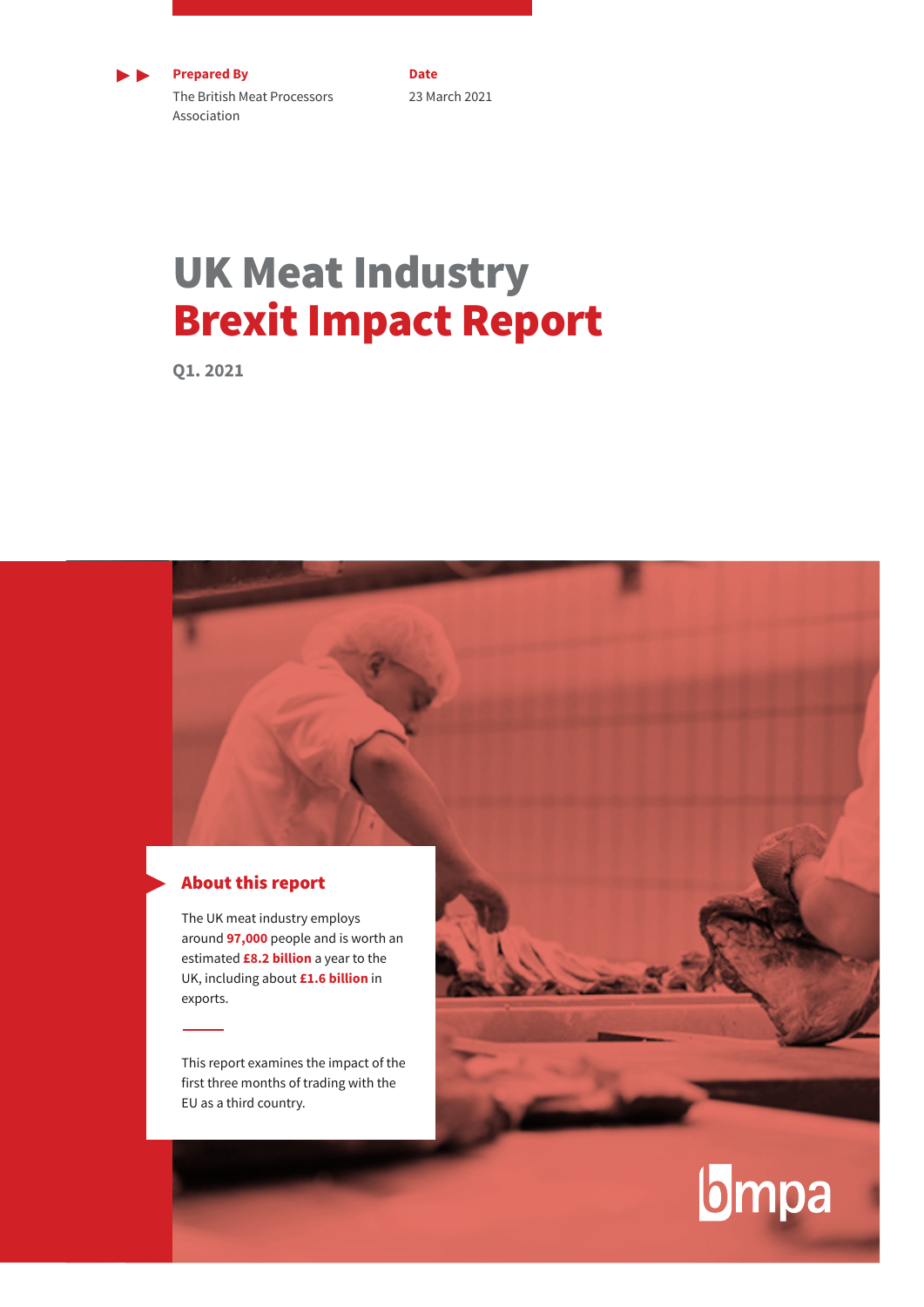**Introduction**

This Brexit impact report seeks to differentiate **b** between 'teething problems' and systemic problems that could result in a permanent loss of certain types of trade with the EU.

Temporary teething problems have resulted from a mixture of simple mistakes made on both sides and differences in interpretation of the new rules. As people get more familiar with the certification requirements and EU and UK guidance becomes more closely aligned, these problems should, in theory, lessen. However, there is still urgent work that needs to be done by Government to align that guidance.

The systemic problems pose a bigger challenge, and some are simply not fixable like the 60-100% increase in certification costs for each export consignment which is costing the industry an estimated £90-120 million a year.

These include the costs for customs declarations, customs agents, freight forwarders and additional veterinary inspections, and are rendering certain exports un-viable. However, the headline figure doesn't take into consideration the extra 'hidden' costs from higher freight insurance, extra administrative staff and higher haulage charges to compensate for longer delays.

Unfortunately for British companies, the changes that could improve the system are complex and lengthy. During the time it will take to implement these changes companies will continue to lose trade with EU customers. Some will simply cut back on production; a few will cease to trade at all. Either way, UK GDP and employment will be reduced.

When the new system is in place, companies will then need to start building that trade back up again. However, the additional and inescapable costs of exporting as a third country will make British firms less competitive in the European market so some of that trade may never come back.

Nor will it be possible to replace that lost trade by sending product to markets further afield. The nature of the fast-moving, high-value chilled fresh food trade we have with Europe cannot be replicated with countries that are not on our doorstep.

There is also a looming problem for Britain's food imports. At the moment, the UK Government has suspended all border checks on food coming into the country so we don't experience shortages in supermarkets.

This has had two undesirable effects. It represents a worrying lapse in food security and opens the door to food fraudsters and potentially to diseases like African Swine Fever. It also makes EU food imports much more competitive than UK exports because of much lower overhead costs. At some point we must start imposing the same sanitary and phytosanitary checks on food coming into the UK as are being done on the food we export to the EU.

We would like this document to form the basis of a comprehensive discussion and ultimate overhaul of the current export certification system so it supports future trade with our nearest and biggest trading partner.

**The British meat industry** has felt the impact of Brexit more than most. This is because our export system was never designed to cope with the next day, just-in-time food supply chain that we built up over the last 30 years with our nearest neighbour.

### **Additional Costs**

# £90-120 million

The estimated additional cost to the UK meat industry per year to trade with the EU.

#### **Red Tape**

Up to three days are being added to export times, reducing shelf life and value of meat.

### **Confidence**

EU customers are **cancelling orders** because of longer delays and higher costs to import from the UK.

#### **Export Volumes**

Exports were running at **50%** of pre-Transition Period volumes during the first six weeks of 2021.

#### **Trade Loss**

Most companies now expect a **permanent 20% loss** of export trade, some expect over **50%** loss.

**Groupage**

Groupage (large truck loads of mixed items), which accounts for over **40%** of our EU trade has

**all but stopped.**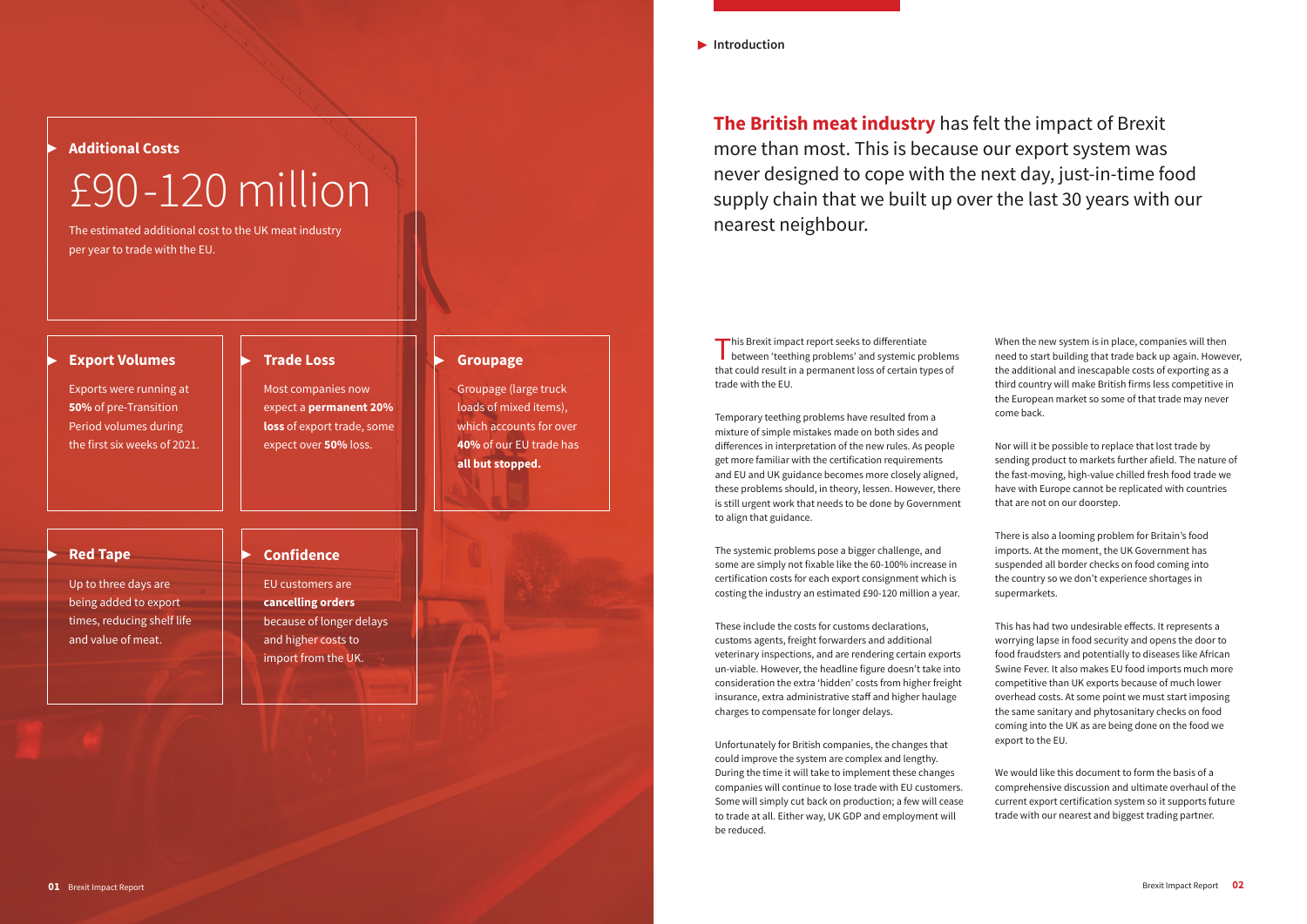#### 1**. Inspection & certification**

The current UK export certification system relies on a small pool of fully qualified vets to inspect and signoff all products of animal origin leaving UK shores. This applies equally to whole lamb carcases or to a consignment of hawaiian pizzas. There are simply not enough vets to process the volume of checks and paperwork needed to maintain the export volumes we've been used to.

Here in the UK, we have a privatised and expensive veterinary industry for whose scarce services meat companies are now having to bid against each other. More vets are now needed to do more checks, which has pushed up the cost of production and made British companies less competitive.

It is also worth mentioning that, rightly or wrongly, many of our prospective trading partners including the US are quite uncomfortable with a certification system that relies on a commercial relationship with private certifiers instead of an arms-length, Government appointed certifying authority.

#### **Recomendation**

We can learn from other countries whose systems are much more flexible and which provide appropriate checks at each stage of the supply chain by a variety of Government employed veterinarians and other auxiliaries trained to perform different levels of checks. These countries, for example The Netherlands, Germany and Denmark, are able to provide certification services very efficiently and cost-effectively.

#### 2**. Electronic documentation**

It is almost inconceivable that in 2021 one of the world's most sophisticated just-in-time fresh food supply chains is effectively having to regress back to the 1970s. The UK's export certification system, which we must now use to trade with our EU customers, dates back several decades and involves a mountain of printed forms, painstakingly stamped and signed multiple times by a fully trained veterinary surgeon. It is archaic and simply not fit for purpose.

We have had numerous reports from members that the Animal and Plant Health Agency (APHA) who are the issuing authority for Export Health Certificates (EHCs) are already struggling to keep up with demand. This is causing lengthy delays despite trade volumes being around 50% of normal. A recent Freedom of Information request from a UK newspaper revealed that APHA were only processing 250 EHCs a day. If trade with the EU is to get back to normal levels, that number should be up around 1000 per day.

#### **Recomendation**

An integrated, end-to-end electronic tracing and certification system that employs technology already in existence would go a long way to easing the time delays, mistakes and confusion that currently hamper the existing paper-based system.

UK competent authorities need to work with their EU counterparts to ensure that any new electronic traceability and certification system integrates across the different systems to ensure a smooth, end-to-end service. They also need to agree on consistent guidance in all countries, so everyone is applying the same interpretation of the rules. BMPA and its members stand ready to consult with Government on this.

#### 3**. Veterinary agreement with the EU**

UK companies moving goods within the EU have always done so under a common set of rules. Since 1 January we still have to follow those rules but must now go through complex certifying and checking proceedures to prove it.

An agreement that the UK and EU were part of a common veterinary area, or at least that our standards were equivalent could completely remove the need for veterinary measures and checks at borders.

#### **Recomendation**

We should pursue a closer veterinary equivalency agreement with the EU and one option would be similar to the agreement the EU has with New Zealand. While this would help, it would still not remove the need for checks or export health certification.

Another option is the arrangement between Switzerland and the EU which removes the need for checks and EHCs through the establishment of a Common Veterinary Area. It is based on Switzerland largely following EU rules but without being legally bound to do so. It's a process the Swiss call 'autonomous adaptation', which is managed through a Joint Veterinary Committee and allows for some flexibility.

This is not compulsory regulatory alignment, illustrated by the fact that Switzerland does not ban the import of hormone treated beef. This is a divergence from EU rules but, crucially, not one that compromises animal health or biosecurity. This means Switzerland can pursue its own international trade policies.

**British companies** who are dealing with the new issues on the ground are best placed to offer constructive solutions; but these solutions need support and investment from Government to build a new system that is fit for purpose.

We highlight **three** major areas for consideration.

### **Industry Feedback**

#### **Company 1**

Less than **40%** of pre-Brexit norm with at least **50%** of EU exports permanently lost.

#### **Company 2**

**43%** of normal pre-Brexit trade with **20%** permanently lost and another **30-40%** which used to go as groupage now costing around **50%** more to sell.

#### **Company 3**

**50%** of pre-Brexit trade. Still waiting to see how much will be permanently lost due to delays and higher prices.

#### **Company 4**

**24%** of pre-Brexit norm. Expecting a high proportion of export trade to be permanently lost as predominantly EU customers (who relied on Groupage) are now sourcing alternative suppliers.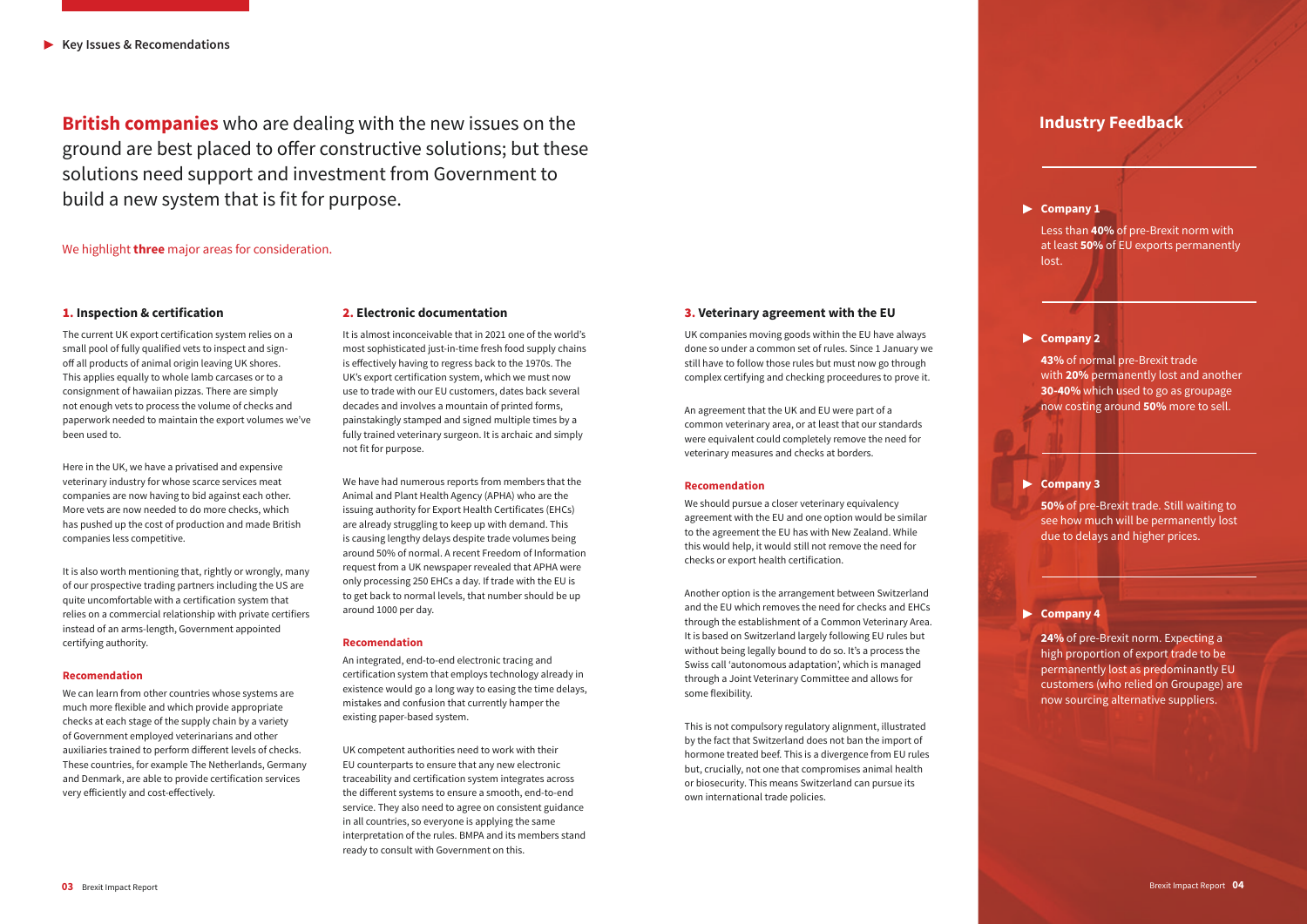**06.** The Certifying Officer  $\overline{\phantom{a}}$  os and signs the EHC ives it to **Meat Co**.

> **08. The customer** uploads the scanned and signed EHC to the EU Trade Control & Export System (TRACES).

**The Haulier** pre-lodges oort, safety and security ration into CHIEF ating an EAD. They also it a transit declaration  $\overline{\text{ICTS}}$  and generate the reference number (LRN).

**23.** The lorry leaves the BCP P and our **pork chops** ue to the delivery ss. **The customer** s NCTS and sees that ffice of transit function een completed.

**The pork chops arrive in Paris**

|                       | <b>Before: 31 Dec 2020</b><br><b>Meat Co</b> wants to send some<br>pork chops to Paris.                                                                                                                  | <b>01. The haulier loads the</b><br>pork chops onto a truck<br>along with a consignment<br>note (CMR).<br>$\bigoplus$ 10 mins<br><b></b> 1 document                                                                  | <b>Moving Pork Chops to Paris</b><br>The reality of exporting meat from the UK to the EU from 01 Jan                                                                                |                                                                                                                                                                                                           |                                                                                                                                                                                                          |                                                                                                                                                                                       |                                                                                 |
|-----------------------|----------------------------------------------------------------------------------------------------------------------------------------------------------------------------------------------------------|----------------------------------------------------------------------------------------------------------------------------------------------------------------------------------------------------------------------|-------------------------------------------------------------------------------------------------------------------------------------------------------------------------------------|-----------------------------------------------------------------------------------------------------------------------------------------------------------------------------------------------------------|----------------------------------------------------------------------------------------------------------------------------------------------------------------------------------------------------------|---------------------------------------------------------------------------------------------------------------------------------------------------------------------------------------|---------------------------------------------------------------------------------|
| $\blacktriangleright$ | <b>From: 01 Jan 2021</b><br><b>Meat Co</b> wants to send some<br>pork chops to Paris. They<br>require a GB EORI number<br>and the chop requires a GB<br>health ID mark.                                  | <b>01. The haulier</b> is an<br>authorised consignor who<br>contacts the <b>customer</b> to<br>arrange for the goods to<br>arrive at the Port of Calais.<br>And to let them know their<br>pork chops are on the way. | <b>02. The customer submits</b><br>a Common Health Entry<br>Document pre-notification<br>at least one working day in<br>advance of the pork chops'<br>arrival.                      | <b>03. Meat Co applies</b><br>online for an Export Health<br>Certificate (EHC) for the pork<br>chops. The application is sent<br>to the nominated Certifying<br>Officer in preparation for<br>inspection. | <b>04.</b> The Certifying Officer<br>receives notification that the<br>pork chops are waiting to<br>be sent to the EU and prints<br>out the EHC and supporting<br>documents.                             | <b>05.</b> The Certifying Officer<br>inspects the pork chops<br>and confirms that the<br><b>EHC requirements and all</b><br>details in the application are<br>correct.                | <b>06.</b> The<br>stamps:<br>and give                                           |
|                       |                                                                                                                                                                                                          |                                                                                                                                                                                                                      |                                                                                                                                                                                     |                                                                                                                                                                                                           |                                                                                                                                                                                                          |                                                                                                                                                                                       |                                                                                 |
|                       | 15. The TAD barcode is<br>scanned at the ferry check-<br>in and the driver is told that<br>he may need to take the<br>pork chops to the Border<br>Control Post (BPC) SIVEP in<br>Calais for SPS control. | The pork chop<br>leaves the factory<br><b>⊕</b> 4 to 12 hrs<br><b>图 20 documents</b>                                                                                                                                 | 14. The haulier completes<br>the 'Check an HGV (C-HGV)'<br>and after being issued a Kent<br>Access Permit (KAP), the<br>pork chops are green routed<br>to set off for <b>Dover.</b> | 13. The haulier recieves<br>a P2P / departure message<br>from CHIEF, tellng him<br>that the export has been<br>discharged.                                                                                | 12. The haulier holds an<br>EU EORI number and has<br>also made the ENS entry into<br>the French Import Control<br>System using an EDI / ICS<br>service within two hours of<br>the arrival of the ferry. | 11. NCTS validates and<br>sets the TAD and the transit<br>movement can start. The<br>MRN is produced and the<br>paper TAD and MRN is given<br>to the haulier.                         | 10. The<br>an expo<br>declarat<br>generati<br>submit a<br>into NC1<br>local ref |
|                       | <b>16.</b> The number plate of<br>the lorry is captured and<br>that data is paired with the<br>MRN of his TAD. The lorry<br>and the pork chops then<br>board the ferry and depart.                       |                                                                                                                                                                                                                      |                                                                                                                                                                                     |                                                                                                                                                                                                           |                                                                                                                                                                                                          |                                                                                                                                                                                       |                                                                                 |
|                       | 17. After departure the<br>ferry operator sends a<br>message to SI Brexit. The<br><b>DELTA T checks in TRACES</b><br>to see if there is a valid EHC<br>for the pork chops.                               | 18. The pork chops are<br>selected for SPS control<br>and the driver is informed<br>before the ferry docks in<br><b>Calais</b>                                                                                       | 19. The pork chops are<br>now in France<br>The driver follows the signs<br>for the BCP / SIVEP and<br>presents the original EHC via<br>the agents at the port.                      | 20. The pork chops<br>undergo a document<br>inspection and identity<br>checks. The chops are<br>not selected for further<br>laboratory tests.                                                             | 21. BCP / SIVEP updates<br><b>TRACES NT with the</b><br>outcome of the inspection<br>of the pork chops, however<br>approval by CA is also<br>required prior to release.                                  | 22. Once the checks are<br>completed, the customer<br>emails the CHED issued by<br>French border control and<br>the reference of the transit<br>declaration to the transit<br>office. | 23. The<br>/ SIVEP<br>continu<br>address<br>checks I<br>the offic<br>has bee    |

**07. Meat Co** sends a scanned copy of the EHC to **the customer** and gives the original signed EHC to **the haulier.**

**09. The haulier** will move the goods using transit/CTC. They have a transit guarantee in place as they are providing transport on both sides of the Channel.

**Red Tape & Delays**

# anuary 2021